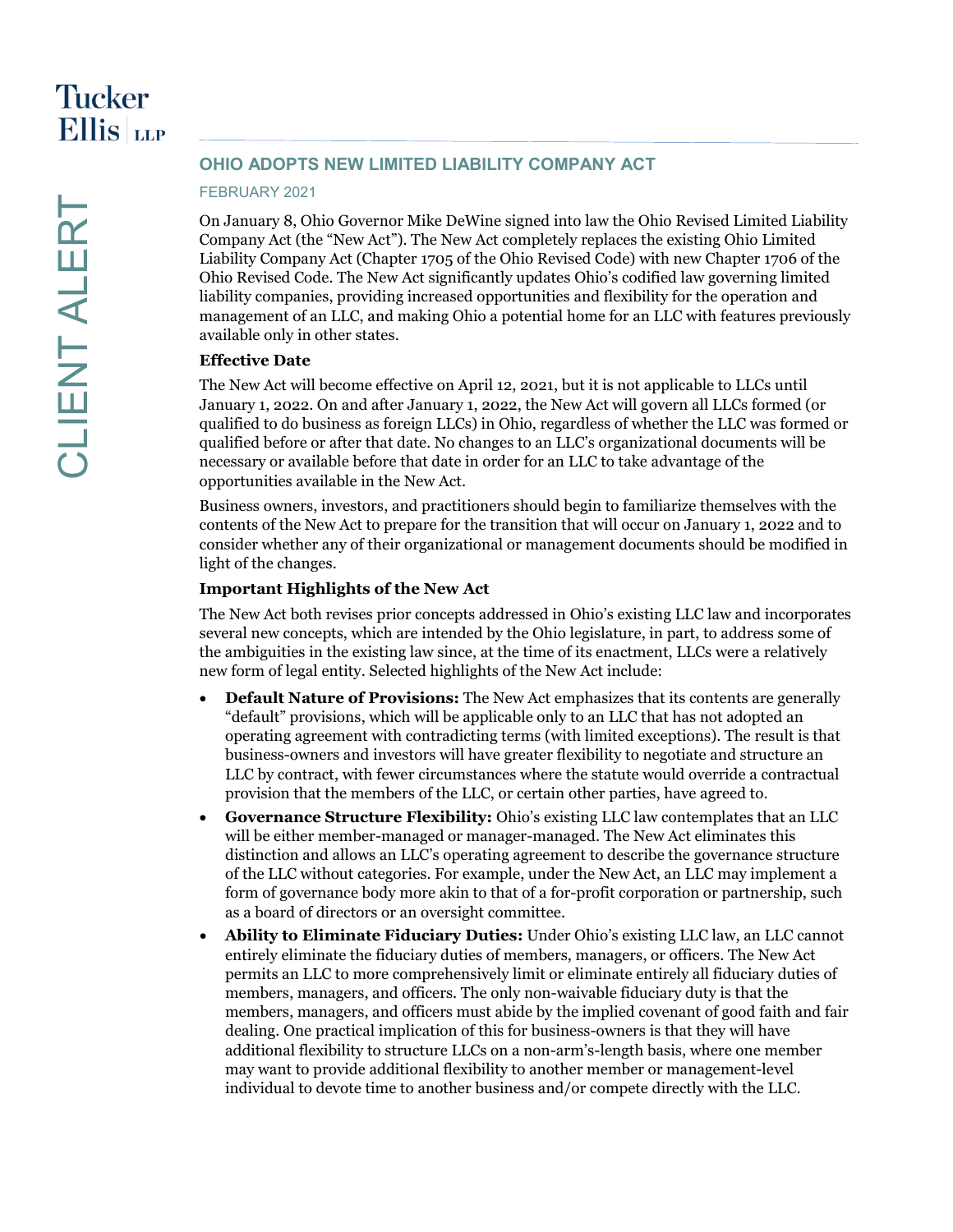- **Penalties for Failure to Perform:** The New Act permits an LLC to set forth specified penalties and consequences in its operating agreement that will apply if a member breaches the operating agreement or upon the occurrence of a certain event. Examples of these penalties include, but are not limited to: (i) reducing or eliminating a defaulting member's interest in the LLC, (ii) forcing a sale of a defaulting member's interest in the LLC, or (iii) fixing a value of the defaulting member's interest in the LLC by formula or appraisal and forcing a redemption or sale of the member's interest in the LLC at that value. Business-owners should take note of this drafting flexibility as it allows them to contractually penalize certain actions as a method of maintaining control over the ownership and operation of an LLC, especially when the members of an LLC own their interests disproportionately to one another (e.g., an 80%-20% ownership scenario). Some common situations where such penalties may be useful arise in the context of calls for additional capital contributions or the exercise of a "call option" where the LLC and/or other members have the option to purchase the interests of a member upon the occurrence of certain events.
- **Ability of Operating Agreement to Confer Rights to Person Without Economic Interest:** Unlike Ohio's current LLC law, the New Act permits a person to be a member of an LLC without making any asset or capital contribution to the LLC or having any economic interest in the LLC. The New Act also permits an operating agreement to provide enforceable rights to third parties who are not members of the LLC. These concepts are likely to be most significant in establishing "special purpose entities" in which creditors insist on having the consent of "independent" persons in order for the LLC to take certain actions.
- **Series of Limited Liability Companies:** For business-owners who desire to have capital or other assets invested in different segments of an LLC and have those assets protected from claims against or liabilities incurred by other segments of the LLC, a dramatic aspect of the New Act is that it allows an LLC to establish "series" in which the assets of each series are protected from claims against and liabilities incurred by another series or the LLC as a whole. This aspect is particularly useful in the context of investment funds and may be helpful in other situations as well. The "series" concept is akin to a parent LLC that desires to form and maintain one or more subsidiary LLCs with the same or different investors holding an ownership interest in each series. The formation of an LLC with series may help ease the administrative burden placed on the business-owner seeking to form such a relationship; however, the real utility of an LLC with series versus separate parent-subsidiary LLCs has been debated by both academics and practitioners.
- **Protections Against Creditors of Members:** The New Act also includes provisions designed to allow an LLC to protect itself from any claims by creditors of a member, including situations where a creditor claims a security interest in a member's interest in the LLC.
- **Ability to Bar Claims after Dissolution:** Under the New Act, an LLC will have a means to cut off claims of creditors after a certain period of time following the LLC's dissolution. In order to gain such protection, the LLC must: (i) provide notices to known creditors at the time of winding up stating that each creditor must bring any claim it may have by a certain deadline, which cannot be less than 120 days from the effective date of the notice; and/or (ii) publish a notice on the LLC's website (if maintained) and provide a copy of the notice to the Ohio Secretary of State for publishing on its website for the purpose of notifying unknown or potential creditors that any claim not brought by them against the LLC within two years of the publication date will be barred. This ability provides LLCs an opportunity for certainty and repose at the end of its life cycle that did not exist under Ohio's current LLC law.

This Client Alert is only a high-level summary of certain important aspects of the New Act. Accordingly, this Client Alert is not intended to be all encompassing. Tucker Ellis has a team devoted to monitoring the impact of the New Act as well as any additional legislative or other commentary that is published on the subject. Over the next several months leading up to the binding applicability of the New Act on January 1, 2022, Tucker Ellis intends to publish additional materials on specific aspects of the New Act, which will endeavor to take a deeper dive into specific topics included in the New Act as they relate to business-owners and investors. In the